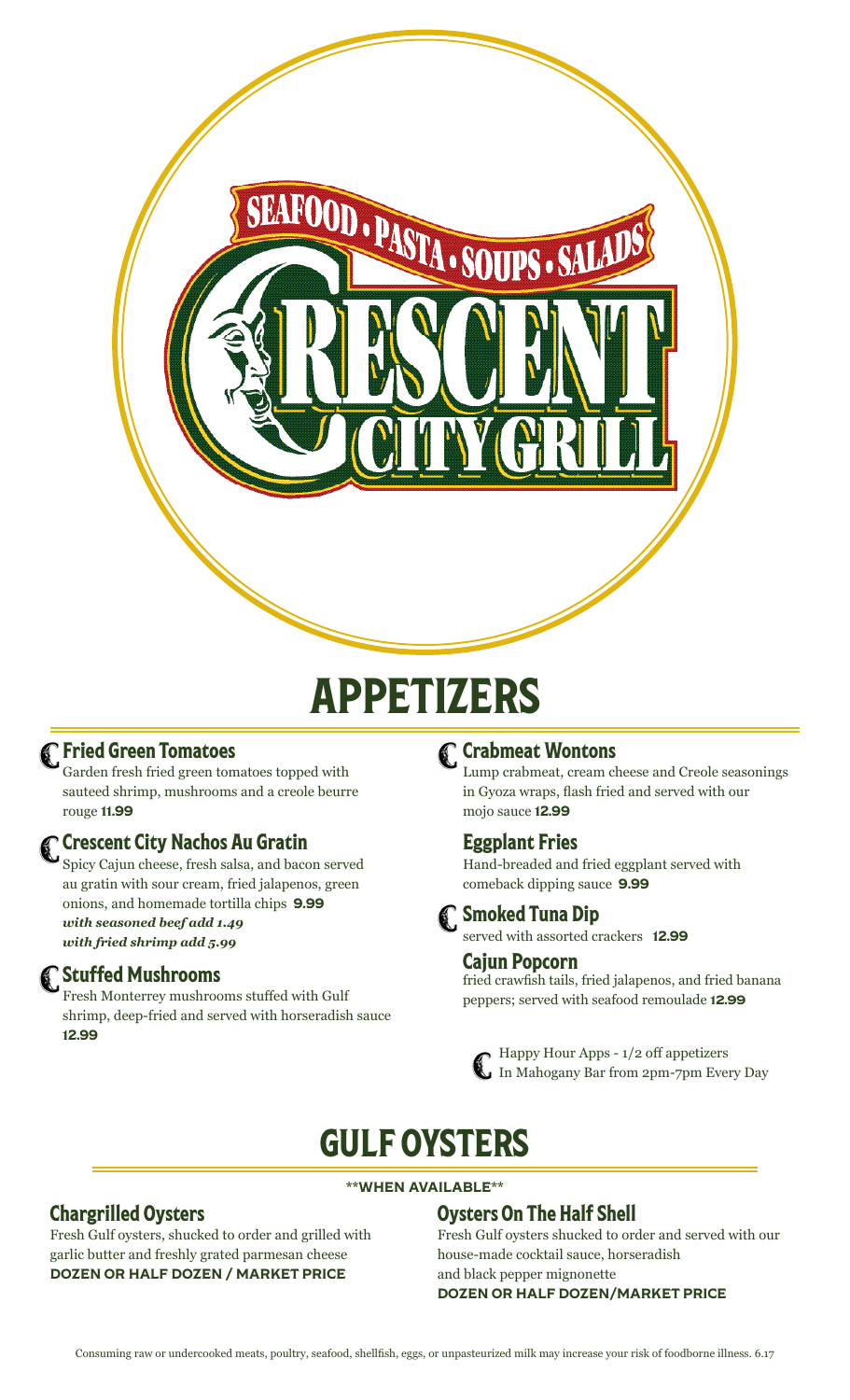# SOUPS

#### Corn and Crab Bisque

A house specialty classically prepared in the tradition of the finest New Orleans Garden District restaurants CUP 7.99 / BOWL 9.99

#### Seafood Gumbo

A classic "Big Easy" gumbo made with okra, Gulf shrimp, and crabmeat CUP 7.99 / BOWL 9.99

# SALADS

Featuring our very own made-from-scratch dressings:

Creamy Balsamic Vinaigrette (Our House), Comeback, Bleu Cheese, 1000 Island, Sensation, Ranch, and Honey Mustard.

#### Warm Grilled Chicken Salad

Marinated boneless chicken, grilled and served over a bed of fresh spring mix with Granny Smith apple, grapes, diced celery, spiced pecans, and gorgonzola cheese in a balsamic vinaigrette 14.99

#### Sensation Salad

Our original signature salad mixed greens tossed with romano and bleu cheeses in a tangy white wine vinaigrette 5.49 | LARGE 9.99

ADD FRIED SHRIMP AND PEPPERS \$6.99

#### Creole Fried Chicken Salad

Mixed greens topped with our Creole fried chicken tenders, tomatoes, bacon, egg, two cheeses, and green onions 14.99

#### House Salad

Mixed greens, cheddar and jack cheeses, tomatoes, bacon pepper, and cajun croutons 5.49 | LARGE 9.99 ADD FRIED SHRIMP AND PEPPERS \$6.99 ADD CHICKEN BREAST \$5.99 ADD 4 OZ FRESH CATCH MARKET PRICE

#### Cajun Cobb Salad

Chilled marinated boneless chicken, atop fresh spring mix, cheddar, jack cheese, and parmesan cheeses, bacon, egg, avocado, tomatoes, tossed in our cajun ranch \$15.99

# SANDWICHES

Served with choice of fries, fruit, cheese grits or sweet potato fries (for \$1 more).

**Add salad for \$4.99**

### Shrimp Po Boy

Mississippi Gulf shrimp served on toasted French bread with lettuce, tomato, sliced pickles & our seafood remoulade sauce 13.99

#### Blackened Chicken Sandwich

Boneless, skinless chicken breast dusted with Cajun spices, blackened and topped with pepperjack cheese and fried jalapenos 12.49

### New Orleans Sloppy Roast Beef Po Boy

twelve hour braised roast beef smothered with gravy and swiss cheese with a mayo mustard mix, lettuce, tomato, and sliced pickles 14.49

#### Big Easy Burger

locally sourced Coyote Pointe Beef, topped with cheddar and jack cheeses, caramelized onions and sauteed mushrooms 13.49

#### Catch of the Day Sandwich

Fresh, never frozen, from the Gulf to you, served with Creole tartar sauce on the side MARKET PRICE | BLACKENED ADD .50

# CHILDREN'S MENU

All children's meals come with drink of their choice. For children under 12 years of age. **\$7.99**

Choose 1 Entree

Grilled Chicken Tenders Fried Chicken Tenders Hamburger Cheeseburger Fettucini Alfredo Fried Shrimp Cheese Quesadilla

## Choose 1 Side

Fries Fruit Steamed Veggies Steamed Broccoli Jambalaya Rice and Gravy Cheese Grits

Consuming raw or undercooked meats, poultry, seafood, shellfish, eggs, or unpasteurized milk may increase your risk of foodborne illness.6.17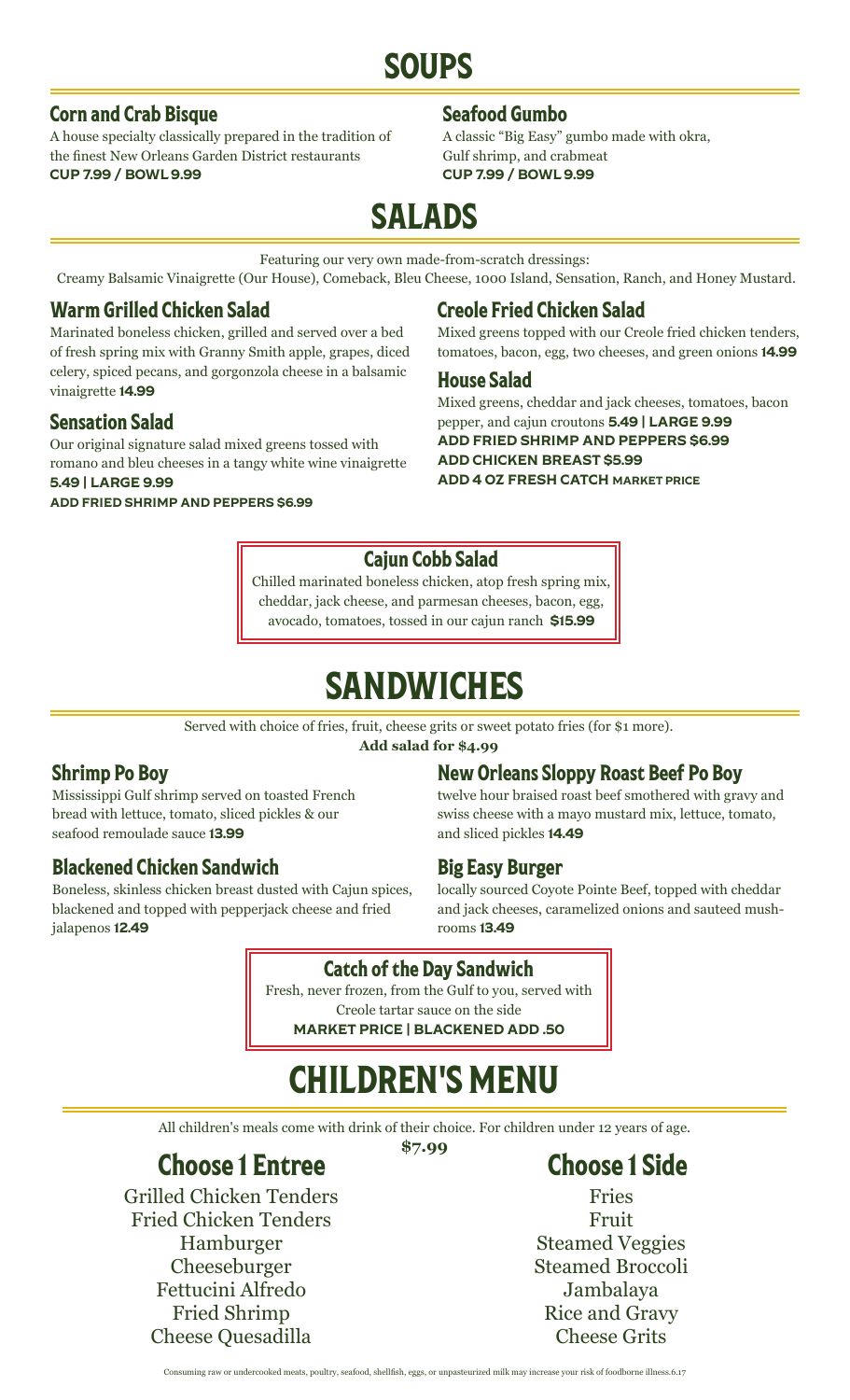# BAYOU FAVORITES

#### **Add salad for \$4.99**

#### Shrimp & Grits

Fresh Gulf shrimp with bacon, tomatoes, green onions, and shiitake mushrooms 17.99

#### Seafood Crepes

Filled with cream cheese and crabmeat, topped with Gulf shrimp, mushrooms, green onions in a sherry cream sauce; served over jambalaya 25.99

#### Shrimp Creole

Fresh Gulf shrimp simmered in a spicy Creole tomato sauce and served over rice 17.99

#### Eggplant Orleans

Crabmeat Holleman and brie cheese sandwiched between fried eggplant, topped with Orleans topping, served with choice of side 28.99

#### Crawfish Etouffee

Crawfish cooked in a spicy sauce of tomato, onion, bell pepper, garlic, celery, and cayenne pepper, served over rice 19.99

#### Shrimp Etouffee 18.99

#### Cajun Enchilada

Fresh Gulf shrimp and crawfish, peppers, onions, and pepperjack cheese rolled in a flour tortilla, topped with a spicy Creole cheese sauce and served with jambalaya 17.99

#### Catfish Plaquemine

Fried MS Delta Heartland catfish topped with shrimp, mushrooms, bell pepper, and onions in a creole cream sauce, served over jambalaya 23.99

# HAND CUT STEAKS

#### Hand-Cut Ribeye

Twelve ounces of choice cut, Certified Black Angus ribeye served with French fried tobacco onions, with a side and house salad 36.99

#### Prime Rib

Certified Black Angus Prime Rib of beef au jus, perfectly aged and slowly roasted to seal in natural juices, with a side and house salad. 36.99

# PASTA

#### Three Cheese Tortellini

Grilled chicken, three-cheese filled tortellini, sun-dried tomatoes, mushrooms, bell peppers, and onions sauteed with alfredo 17.99

#### Blackened Chicken Fettuccini

Boneless breast of chicken blackened in a cast iron skillet, sliced and served on a bed of fettuccini tossed with mushrooms and green onions in Alfredo 15.99

#### Mardi Gras Pasta

Shrimp, crawfish, red and green bell pepper, onion, and tomato tossed in a creole cream sauce with fettucini 19.99

# ENTREES

**Add salad for \$4.99**

#### Zydeco Chicken

Marinated, grilled chicken breast topped with sauteed andouille, mushrooms and romano cheese in a Cajun cream sauce with choice of side 14.99

#### Greek Chicken

Marinated, grilled chicken breast topped with sun-dried tomatoes, sauteed spinach, feta cheese, and beurre blanc, served with Crescent City red potatoes 14.99

#### Jumbo Fried Shrimp

One dozen fresh Gulf shrimp lightly dusted in corn flour and Creole seasonings; served with a choice of side 17.99

# GIFT CARDS

GIVE THE GIFT of a gift card for use in Mahogany Bar, El Rayo and Crescent City Grill! You can purchase a card in the restaurant or go online and purchase at https://www.toasttab.com/crescentcitygrill/giftcards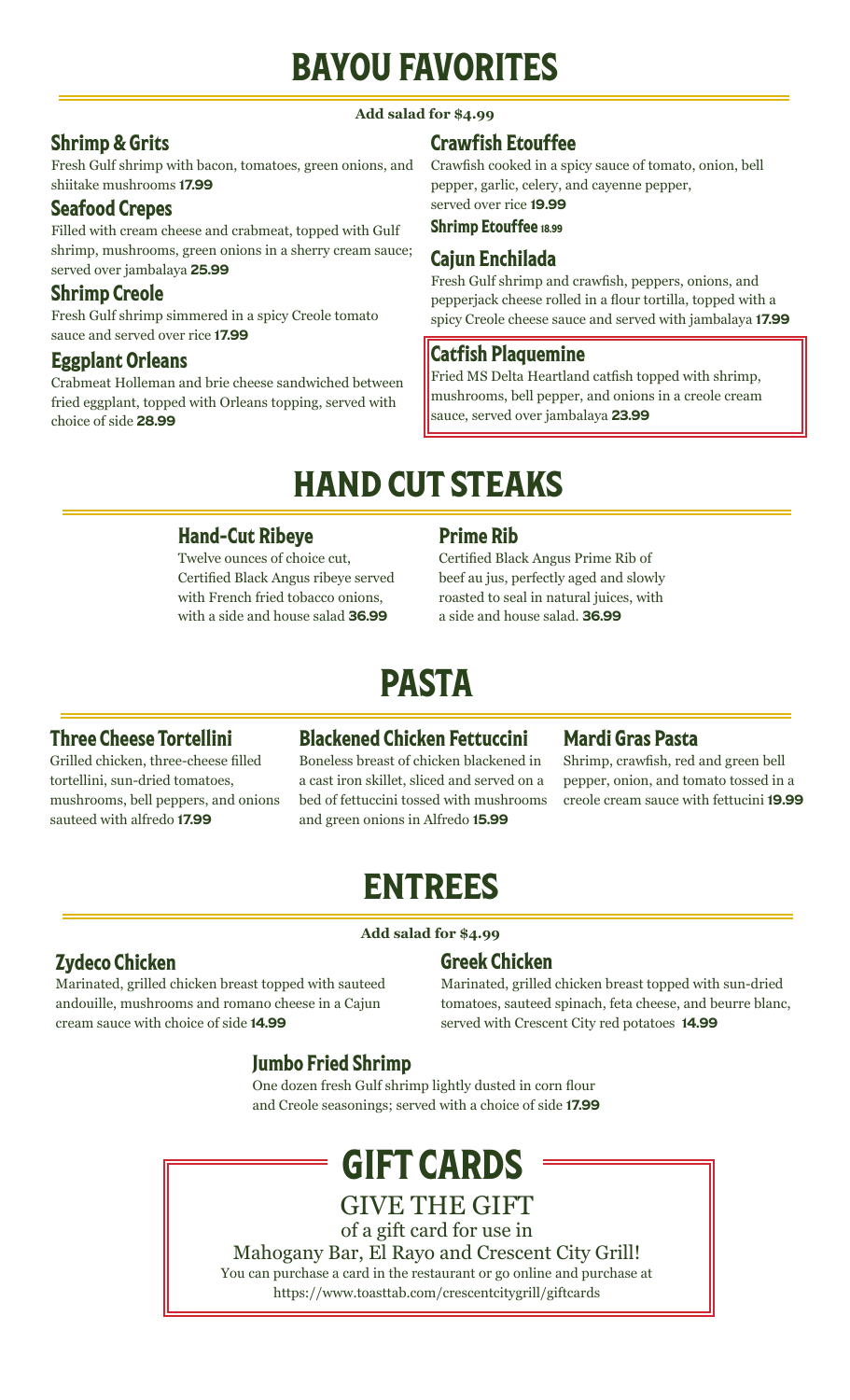# WINES BY GLASS & BOTTLE

## red pinot noir

| PHIUT IIUII                                 |           |  |  |
|---------------------------------------------|-----------|--|--|
| Backhouse, California 2020                  | 9/34      |  |  |
| Talbott "Kali Hart", Monterey, 2019         | 17/64     |  |  |
| Thomas Morey Maranges La Fussiere 2015 -/85 |           |  |  |
| MacMurray Ranch, RRV, CA 2016               | $- / 55$  |  |  |
| Boen, Russian River Valley 2019             | $-164$    |  |  |
| Domaine Gueneau, Sancerre 2014              | $-1/55$   |  |  |
| Paul Hobbs, Russian River Valley 2014       | $-140$    |  |  |
| Orin Swift "Slander", St Helena 2016        | $- / 110$ |  |  |
| Chanson, Marsannay 2014                     | $- / 60$  |  |  |
| Kosta Browne, Keefer Ranch, RRV 2012        | $-250$    |  |  |
| Loring, Clos Pepe, Santa Rita Hills 2014    | $-75$     |  |  |
| Anne Amie "Two Estates"                     |           |  |  |
| Willamette Valley 2017                      | $-185$    |  |  |
| Elk Cove, Willamette Valley 2019            | $- / 60$  |  |  |
|                                             |           |  |  |

## zinfandel

| Cosentino, "The Zin", LODI 2016                | 11/40   |
|------------------------------------------------|---------|
| Ridge "Three Valleys" Sonoma 2019              | $-75$   |
| Biale, "Party Line" Napa Valley 2017           | $-1/55$ |
| Seghesio, Sonoma County, CA 2015               | $-1.58$ |
| Orin Swift 8 Yrs in the Dessert, Napa 2017-/90 |         |

## syrah

| Perrin, Cotes du Rhone Reserve 2016              | 10/36  |
|--------------------------------------------------|--------|
| Brotte "Marandy" Saint Joseph 2015               | $-70$  |
| E.Guigal, Cote Rotie 2007                        | $-125$ |
| K Vinter "MCK", WA, 2013                         | $-162$ |
| McPherson, MWC, Central Victoria 2017 -/38       |        |
| Michael David "Petite Petit" Sirah, Lodi 18'-/40 |        |

## interesting red wines

| Gascon Malbec, Mendoza, Argentina             | 10/36     |    |
|-----------------------------------------------|-----------|----|
| Castle Rock, Merlot, Carneros 2018            | 10/36     |    |
| Rhone Red Le Vielle Ferme, Ventoux glass only |           | 8/ |
| Stags' Leap, Merlot, Napa 2016                | $- / 60$  |    |
| Whitehall Lane, Merlot, Napa 2015             | $-1/55$   |    |
| Troublemaker by Austin Hope, CA               | $-1/42$   |    |
| Orin Swift Papillon, Napa 2017                | $-125$    |    |
| Orin Swift Machete, Napa 2014                 | $- / 110$ |    |
| Saddleback Rancher Red, Napa 2016             | $- / 60$  |    |
| Chateau Haut Beyzac Classic,                  |           |    |
| Haut-Medoc 2015                               | $-150$    |    |
|                                               |           |    |

## cabernet sauvignon

| Backhouse, California 2020                                                      | 9/34       |
|---------------------------------------------------------------------------------|------------|
| Michael David "Freakshow", Lodi 2016                                            | 15/60      |
| Louis Martini, Sonoma 2018 (375ml)                                              | $-1/30$    |
| Cade "Howell Mountain", Napa 2014                                               | $^{-}/215$ |
| Franciscan, Monterey 2019                                                       | $-1/55$    |
| Carter Revilo, Napa 2006                                                        | $-180$     |
| Odette, Napa 2014                                                               | $-220$     |
| Stags' Leap, Napa 2017                                                          | $-110$     |
| B-Side, North Coast, CA 2017                                                    | $-160$     |
| Whitehall Lane "Rassi" Sonoma, 2017                                             | $-70$      |
| Kate Arnold, Columbia Valley, 2017<br>Coquerel "Terroir", Walnut Wash Vineyard, | $-1/42$    |
| Napa Valley 2018                                                                | $-90$      |
| italian                                                                         |            |

#### Gabbiano Riserva Chianti Classico 2012 -/45 San Felice "Il Grigio" Riserva Chianti Classico 2013 -/60 Franco Serra, Barbara D'Alba 2013 -/50 Tommasi Poggio Al Tufo 2016 -/45

# glass/bottle **white** glass/bottle

# pinot gris

| Stemmari, Italy 2019               | 10/36   |
|------------------------------------|---------|
| Ornella Molon, Venezia, Italy 2017 | $-1/38$ |
| Anne Amie, Wilamette Valley 2019   | /40     |
| McPherson, "MWC", Victoria 2017    | $-1/38$ |
|                                    |         |

## sauvignon blanc

| Brancott Estate, Marlborough 2018       | 10/36   |
|-----------------------------------------|---------|
| Cottat, "Le Grand Caillou", France 2016 | 11/40   |
| Spy Valley, Marlborough 2018            | $-1/36$ |
| Coquerel, "Terroir" Napa Valley 2018    | $-75$   |

## riesling

Louis Guntrum, "Royal Blue", Germany 2018 **11**/40 High Def, Mosel, 2015 -/32 Dr. Herman, "Dr. H", Mosel 2018 -/30 Kung Fu Girl, Columbia Valley 2018 -/30 Willamette Valley Vineyards, Oregan 18' -/28 J.J. Prum, Spatlese, Graacher Himmelreich, Mosel 2007 -/90 Dr. Loosen, Mosel 2020 -/35

## chardonnay

| Red Tree, California 2018                | 9/32     |
|------------------------------------------|----------|
| Talbott, 'Kali Hart", Santa Barbara 2018 | 16/60    |
| Paul Hobbs, RRV, CA 2015                 | $- / 60$ |
| Lewis, Napa Valley, 2017                 | $-105$   |
| Coquerel, Napa Valley 2015               | $-80$    |
| J.M. Boillot, Macon-Villages 2016        | $-168$   |
| Roessler, "Big Bend", RRV, CA 2015       | $-/-50$  |
| Felino, Mendoza, Argentina 2018          | $-40$    |
| Scribe, Carneros 2015                    | $-90$    |
| Louis Michel & Fils, Chablis 2016        | $-75$    |
| Vincent Girardin, Les Charrons,          |          |
| Meursault 2015                           | $-110$   |
| sparkling                                |          |

| La Marca Prosecco, Italy                     | 12/45    |
|----------------------------------------------|----------|
| Montsarra Cava, Spain                        | $-40$    |
| Domaine Chandon Brut Rose, CA 2016           | $- / 55$ |
| Veuve Cliquot Brut Champagne, NV (375ml)-/70 |          |
| Gloria Ferrer Brut Sparkling, Sonoma NV      | $-1/45$  |
| Domaine Carneros, Carneros Brut 2016         | $-70$    |
|                                              |          |

## interesting white wines

| Rhone White La Vieille Ferme, Luberon glass only 8/- |        |  |
|------------------------------------------------------|--------|--|
| Coquerel Verdelho "Terroir", Walnut                  |        |  |
| Wash Vineyard, Napa Valley 2017                      | $-165$ |  |
| Babylonstoren Chenin Blanc,                          |        |  |
| Western Cape, South Africa 2017                      | $-145$ |  |
| The Curator, White Blend, South Africa 18' -/26      |        |  |
| Babylonstoren Viognier, Western Cape,                |        |  |
| South Africa 2016                                    | $-145$ |  |
| Broadbent, Vinho Verde, Portugal                     | $-124$ |  |
| MOS                                                  |        |  |

## rose

| Charles Smith, "Charles & Charles",     |          |
|-----------------------------------------|----------|
| Columbia Valley 2018                    | 11/42    |
| Gamble, Napa Valley 2016                | $- / 50$ |
| Petram, Coteaux D'aix-en-Provence,      |          |
| France 2017                             | $-1.52$  |
| Domaine Gueneau, Sancerre, France, 2017 | $-165$   |
| Broadbent, Vinho Verde Rose, Portugal   | $-124$   |
| Elk Cove, Willamette Valley 2019        | $-136$   |
|                                         |          |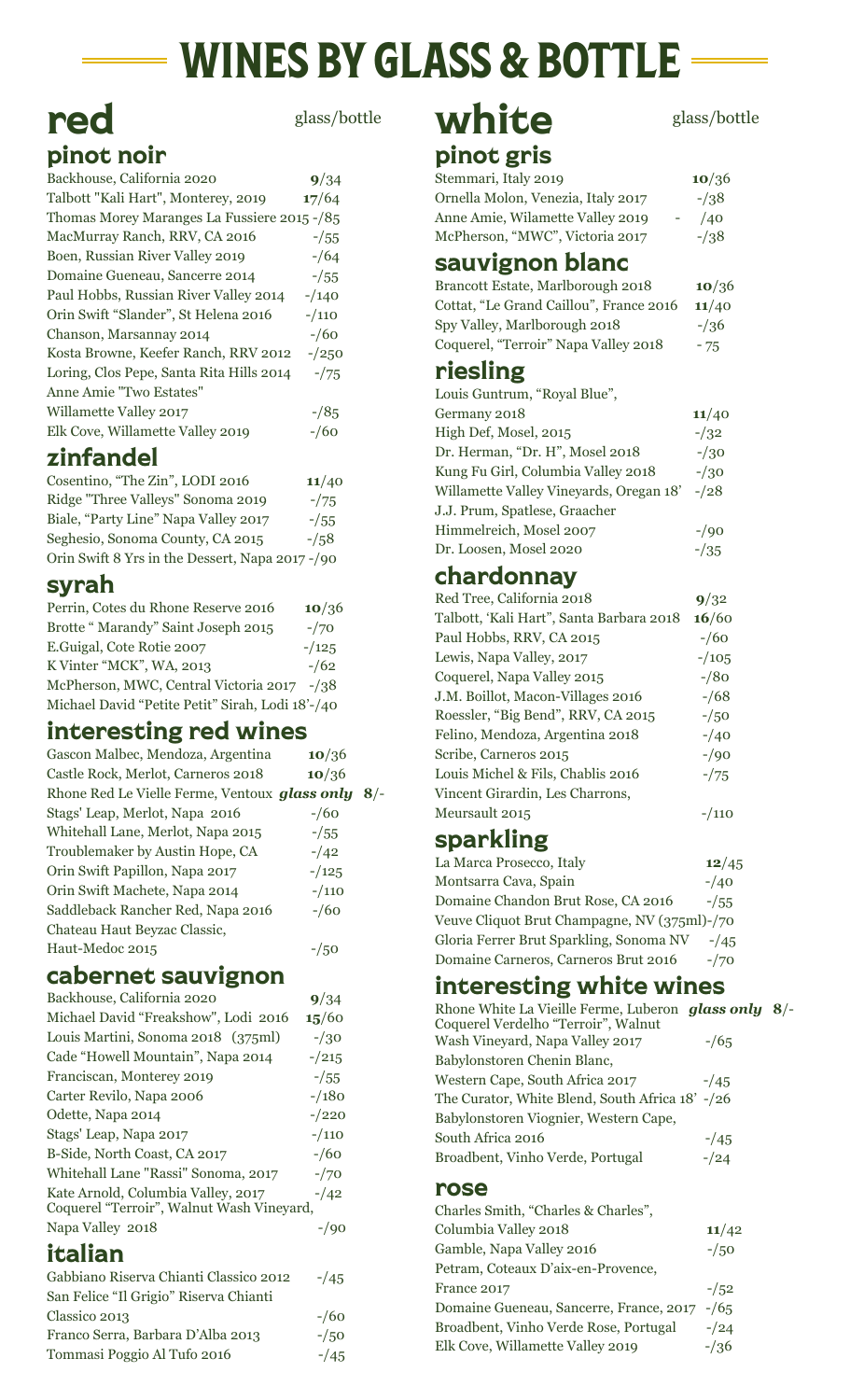# DRAFT BEER

|                                        | <b>Wheat/ Sours/ Fruited Ales</b>                                                     |                         |                      | <b>Blondes/Pale</b>                               |
|----------------------------------------|---------------------------------------------------------------------------------------|-------------------------|----------------------|---------------------------------------------------|
|                                        | Abita Strawberry - Abita Springs, LA                                                  |                         |                      | <b>Bell's 2 Hearted - K</b>                       |
| $\sqrt{2}$                             | Fruited Wheat - 4.2% ABV - 16 oz                                                      | 6                       | $\sqrt{2}$           | India Pale Ale - 7.0%                             |
| $\sqrt{2}$                             | <b>Blue Moon - Denver, CO</b>                                                         |                         |                      | Sierra Nevada Pale<br>Pale Ale - 5.6% ABV         |
|                                        | Wheat Ale - 5.4% ABV - 16 oz                                                          | 6                       |                      |                                                   |
| $\sqrt{2}$                             | <b>Chandeleur H9O -Gulfport, MS</b>                                                   |                         |                      | <b>Southern Prohibiti</b>                         |
|                                        | Pineapple Wheat - 4.8% ABV - 16 oz                                                    | 6                       |                      | Blonde - 5.0% ABV -                               |
|                                        | <b>Southern Prohibition Ruby Slippers - Hattiesburg, MS</b>                           |                         |                      | <b>Chandeleur Magic I</b>                         |
|                                        | Sour-Fruited Gose - 5.0% ABV - 16 oz                                                  | $\overline{7}$          |                      | Brut IPA - 5.3% ABV                               |
|                                        | Golden Road Mango Cart -Los Angeles, CA                                               |                         |                      | <b>Southern Prohibiti</b>                         |
|                                        | Fruited Wheat - 4.0% ABV - 16 oz                                                      | $\overline{7}$          |                      | DIPA - 8% ABV - 16                                |
|                                        | Fly Llama Bridget - Biloxi, MS                                                        |                         |                      | <b>Southern Prohibiti</b><br>Breakfast IPA - 4.9% |
|                                        | Belgian Wit-5.1% ABV - 16 oz                                                          | $\overline{7}$          |                      |                                                   |
|                                        | New Belgium Dominga - Fort Collins, CO                                                |                         |                      | <b>Urban South Holy</b>                           |
|                                        | Mimosa Sour - 6.0% ABV - 16 oz                                                        | 6                       |                      | Hazy Juicy IPA- 6.39                              |
|                                        | Yazoo Hefeweizen -Nashville, TN                                                       |                         |                      | Fly Llama Fly-PA -                                |
|                                        | Yazoo Hereweizen - Nashvine,                                                          | 6                       |                      | IPA-5.6% ABV - 16 0                               |
| $\sqrt{\frac{1}{2}}$                   | <b>Wicked Weed Fresh Pressed -Asheville, NC</b>                                       |                         |                      | <b>New Belgium Vood</b>                           |
|                                        | Mango, pineapple, guava wheat beer - 5.2% ABV - 160z                                  | $\overline{\mathbf{z}}$ |                      | New England IPA - 6                               |
|                                        | Yellowhammer T-Minus - Hunstville, AL                                                 |                         |                      | <b>New Belgium Vood</b>                           |
|                                        | Kolsch - 4.2% ABV - 16 oz                                                             | $\overline{7}$          |                      | Imperial Hazy IPA -                               |
|                                        | New Belgium Lips of Faith La Folie - Fort Collins, CO                                 |                         |                      | Parish Dr Juice - Br                              |
|                                        | Flanders Oud Bruin Sour - 7.0% ABV - 100Z                                             | 8                       |                      | IPA - 6% ABV - 16 oz                              |
|                                        | <b>Ambers/Porter</b>                                                                  |                         | $\sqrt{\frac{1}{2}}$ | <b>Parish Ghost in the</b>                        |
|                                        | Yazoo Gerst - Nashville, TN                                                           |                         |                      | $DIPA - 8.5\% ABV - 10$                           |
| $\begin{bmatrix} 1 \\ 1 \end{bmatrix}$ | Amber - 5% ABV - 16 oz                                                                | 6                       | $\sqrt{2}$           | <b>Wicked Weed Pern</b>                           |
|                                        | Southern Prohibition Berserker Mode - Hattiesburg, MS                                 |                         |                      | IPA - 7.3% ABV - 160                              |
|                                        | Imperial Porter - 8.5% ABV - 10 oz                                                    | 6                       | $\sqrt{2}$           | <b>Wicked Weed Freal</b>                          |
|                                        | Breckenridge Vanilla Porter - Littleton, CO                                           |                         |                      | Double IPA - 8.5% A                               |
|                                        | American Porter - 5.4% ABV - 16 oz                                                    | $\overline{7}$          |                      | <b>Wicked Weed Coas</b>                           |
|                                        |                                                                                       |                         |                      | Hazy IPA - 6.3% AB                                |
|                                        | <b>Lagers/Pilsners</b>                                                                |                         |                      | Southern Prohibiti                                |
|                                        | Southern Prohibition Light - Hattiesburg, MS                                          |                         |                      | Imperial Red Ale - 8                              |
|                                        | <b>Southern Prombition Light</b> - Hattlesb<br>Merrican Light Lager- 3.9% ABV - 16 oz | 6                       |                      | <b>Duvel - Cooperstown</b>                        |
|                                        | Urban South Paradise Park - New Orleans, LA                                           |                         |                      | Belgian Strong Golde                              |
|                                        | American Lager- 4.5% ABV - 16 oz                                                      | 6                       |                      | <b>Lexington Bourbor</b>                          |
|                                        |                                                                                       |                         |                      | American Strong Ale                               |
|                                        | Michelob Ultra - St. Louis, MO<br>American Light Lager- 4.2% ABV - 16 oz              | 6                       |                      | <b>Lexington Vanilla E</b>                        |
|                                        | Miller Lite - Milwaukee, WI                                                           |                         |                      | Cream Ale - 5.5% AB                               |
|                                        | <b>Miller Lite</b> - Milwaukee, WI<br>American Light Lager- 4.2% ABV - 16 oz          | 6                       |                      |                                                   |
|                                        |                                                                                       |                         |                      | Happy Hour<br>$f_{11}$                            |

#### Ale/IPA

|    | $\sqrt{2}$                             | Bell's 2 Hearted - Kalamazoo, MI                                                         |   |
|----|----------------------------------------|------------------------------------------------------------------------------------------|---|
|    |                                        | India Pale Ale - 7.0% ABV - 160z                                                         | 6 |
|    |                                        | Sierra Nevada Pale Ale - Chico, CA                                                       |   |
|    |                                        | Pale Ale - 5.6% ABV - 160z                                                               | 6 |
|    | $\begin{bmatrix} 1 \\ 1 \end{bmatrix}$ | <b>Southern Prohibition Suzy B - Hattiesburg, MS</b>                                     |   |
|    |                                        | Blonde - 5.0% ABV - 160Z                                                                 | 6 |
|    |                                        | <b>Chandeleur Magic Hour -Gulfport, MS</b>                                               |   |
|    |                                        | Brut IPA - 5.3% ABV - 16 oz                                                              | 8 |
| j. |                                        | <b>Southern Prohibition Crowd Control - Hattiesburg, MS</b><br>DIPA - $8\%$ ABV - $160z$ | 8 |
|    |                                        |                                                                                          |   |
|    |                                        | Southern Prohibition Devil's Harvest - Hattiesburg, MS<br>Breakfast IPA - 4.9% - 160z    | 7 |
|    |                                        | Urban South Holy Roller - New Orleans, LA                                                |   |
|    |                                        | Hazy Juicy IPA- 6.3% ABV - 16 oz                                                         | 7 |
|    |                                        | Fly Llama Fly-PA - Biloxi, MS                                                            |   |
|    |                                        | IPA-5.6% ABV - 16 oz                                                                     | 8 |
|    |                                        | New Belgium Voodoo Ranger 1985 - Fort Collins, CO                                        |   |
|    |                                        | New England IPA - 6.7% ABV - 160z                                                        | 8 |
|    |                                        | New Belgium Voodoo Ranger Juice Force - Fort Collins, CO                                 |   |
|    |                                        | Imperial Hazy IPA - 9.5% ABV - 100Z                                                      | 6 |
|    |                                        | Parish Dr Juice - Broussard, LA                                                          |   |
|    |                                        | IPA - 6% ABV - 16 oz                                                                     | 7 |
|    |                                        | Parish Ghost in the Machine - Broussard, LA                                              |   |
|    |                                        | <b>III</b> DIPA - 8.5% ABV - 10 oz                                                       | 7 |
|    |                                        | Wicked Weed Pernicious - Asheville, NC<br>IBA 7.2% ABV 1607                              |   |
|    |                                        | IPA - 7.3% ABV - 160Z                                                                    | 7 |
|    |                                        |                                                                                          |   |
|    |                                        | Wicked Weed Freak of Nature - Asheville, NC<br>Double IPA - 8.5% ABV - 100Z              | 6 |
|    |                                        | Wicked Weed Coastal Love - Asheville, NC                                                 |   |
|    |                                        | Hazy IPA - 6.3% ABV - 160z                                                               | 7 |
|    |                                        | Southern Prohibition Fire Ant - Hattiesburg, MS                                          |   |
|    |                                        | Imperial Red Ale - 8.0% - 160z                                                           | 8 |
|    |                                        | <b>Duvel</b> - Cooperstown, NY                                                           |   |
|    |                                        | Belgian Strong Golden Ale - 8.5% ABV - 100Z                                              | 6 |
|    |                                        | Lexington Bourbon Barrel Ale - Lexington, KY                                             |   |
|    |                                        | American Strong Ale - 8.2% ABV - 100Z                                                    | 6 |
|    |                                        | Lexington Vanilla Barrel Cream Ale - Lexington, KY                                       |   |
|    |                                        | Cream Ale - 5.5% ABV - 160z                                                              | 8 |
|    |                                        | Happy Hour Beer - \$2 off select draft beer                                              |   |
|    |                                        | $\mathcal{L}$<br>In Mahogany Bar from 2pm-7pm Every Day                                  |   |
|    |                                        |                                                                                          |   |

# BOTTLED/CANNED BEER

| Abita Amber - Amber/Vienna Lager - 12 oz                                     | 4            |  |
|------------------------------------------------------------------------------|--------------|--|
| Angry Orchard - Apple Cider - 12 oz                                          | 5            |  |
| Angry Orchard - Rose Cider - 12 oz                                           | 5            |  |
| Budweiser - American Adjunct Lager - 12 oz                                   | 4            |  |
| Bud Light - American Light Lager - 12 oz                                     | 3.75         |  |
| Coors Light - American Light Lager-12 oz                                     | 3.75         |  |
| <b>Coors Edge</b> - American Non-Alcoholic Light Lager-12 oz                 | 3.50         |  |
| Corona - Lager-12 oz                                                         | 4.5          |  |
| Dos Equis Especial - Lager-12 oz                                             | 4            |  |
| Dos Equis Amber - Lager-12 oz                                                | 4            |  |
| Heineken - European Pale Lager - 12 oz                                       | 5            |  |
| Kirin Ichiban - Japanense American-Style Lager - 12 oz                       | 4            |  |
| Michelob Ultra - American Light Lager-12 oz                                  | 4            |  |
| Miller Light - American Light Lager - 12 oz                                  | 3.75         |  |
| New Castle Brown - English Brown Ale - 12 oz                                 | 5            |  |
| Pabst Blue Ribbon - American Lager - 12 oz                                   | $\mathbf{z}$ |  |
| <b>Stella Artois - European Pale Lager - 12 oz</b>                           | 5.5          |  |
| High Noon - Peach Hard Seltzer - 12 oz                                       | 6            |  |
| <b>Press</b> - Pomegranate and Ginger Seltzer - 12 oz                        | 6            |  |
| Cathead Seltzer - Cranberry, Limeade, Strawberry Lemonade, Manderin - 12 oz  | 6            |  |
| Topo Chico Seltzers - Pineapple, Mango, Lemon-Lime, Strawberry-Guava - 12 oz |              |  |
| White Claw - Lemon, Tangerine, Watermelon, Mango-12 oz                       | 6            |  |